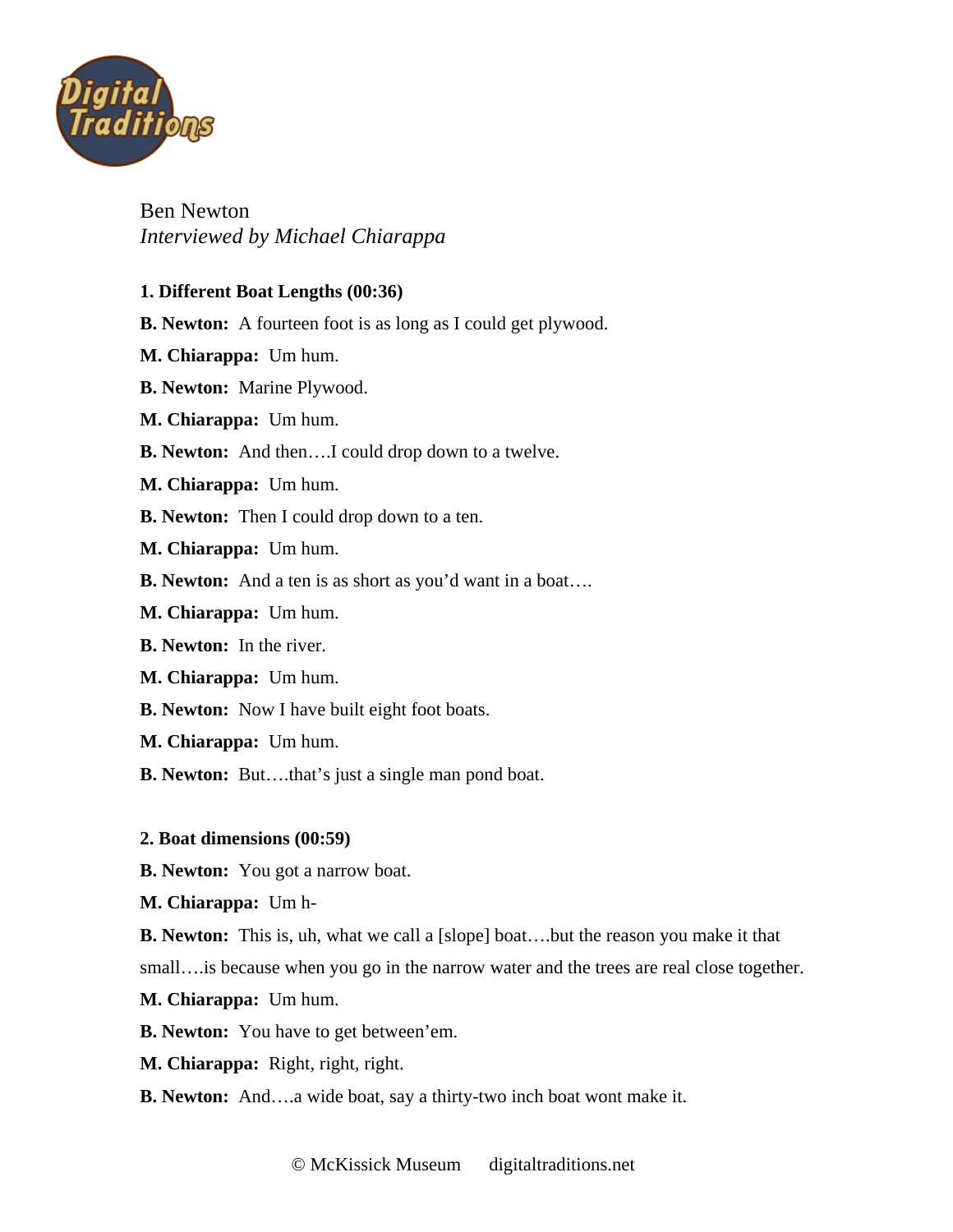**M. Chiarappa:** Um hum. Um hum.

**B. Newton:** But a twenty-eight inch boat….now that's twenty-eight at the bottom, it's wider at the top.

**M. Chiarappa:** righ-

**B. Newton:** Wanted to get that clear.

**M. Chiarappa:** Is that twenty-eight in the middle….Is that in the middle of the boat?

**B. Newton:** No, that's the widest part in the bottom.

**M. Chiarappa:** Um hum.

**B. Newton:** The sides come up fifteen degrees.

**M. Chiarappa:** Um, um hum, um hum, and how high are the sides <mumble>-?

**B. Newton:** Twelve inches.

**M. Chiarappa:** Twelve inches. Really? Uh huh-

**B. Newton:** Twelve inches and when you put the reel on you got thirteen inches.

#### **3. Fish Well (00:39)**

**M. Chiarappa:** I saw one [*he obviously means boat here, but doesn't say it*] that had a little box built in it….in the center of it.

**B. Newton:** No! That's a fish well.

**M. Chiarappa:** Oh, is that what it is?

**B. Newton:** Th-There you put your fish in there!

**M. Chiarappa:** Oh….Ok. I s-

**B. Newton:** I-I-I built them.

**M. Chiarappa:** Oh really-

**B. Newton:** Now they cost extra.

**M. Chiarappa:** Oh really? Uh huh.

**B. Newton:** But you build a fish well and drill a hole in the bottom of the boat….and that stays full of water.

**M. Chiarappa:** Ok. Ok. See I didn't look hm….I-I didn't see….I didn't look real closely. I saw it from a distance. I saw it-

**B. Newton:** <Exasperatedly> You see. You see. You Yankees don't know nothing. <M. Chiarappa laughs>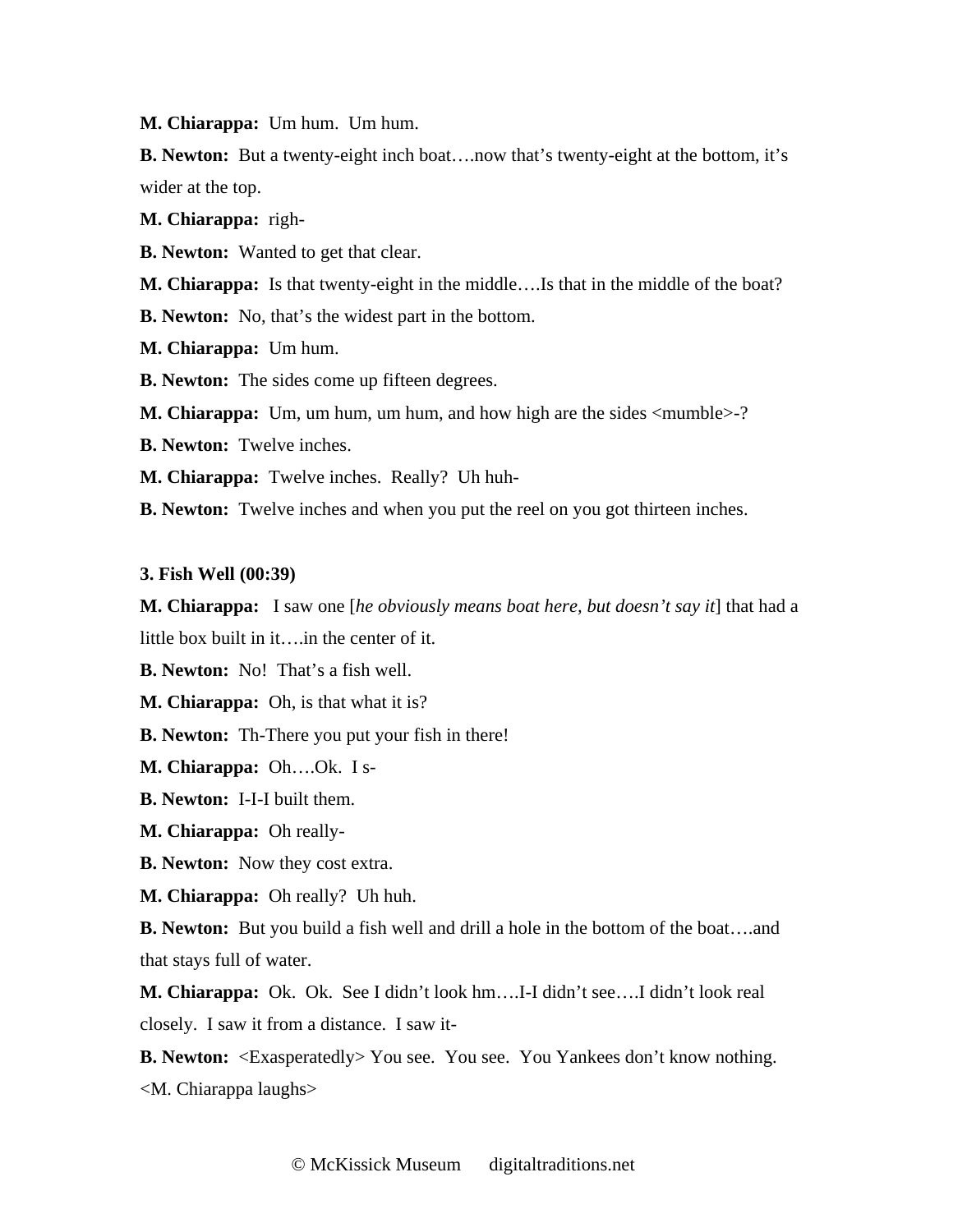- **B. Newton:** I mean….I….well I shouldn't-
- **M. Chiarappa:** Ah, it's great. No <laughs>.

#### **4. Maneuverability (1:21)**

- **B. Newton:** You have a flat-end boat….which is a common boat in this country.
- **M. Chiarappa:** Um hum….hmm.
- **B. Newton:** You can pull straight up to the log.
- **M. Chiarappa:** Um hum.
- **B. Newton:** And the man in the front can walk out-
- **M. Chiarappa:** Um hum.
- **B. Newton:** And can pull the front end of the boat up on the log.
- **M. Chiarappa:** Um hum. Um hum.
- **B. Newton:** The man in the back, can walk up, and step on the log.
- **M. Chiarappa:** Um hum.
- **B. Newton:** And you pull the boat over.
- **M. Chiarappa:** Um hum.
- **B. Newton:** An-and th-that flat-end boat i-is so much better than the sharp-end boat.
- **M. Chiarappa:** Um hum, Um hum, Um hum.
- **B. Newton:** I-In that manner.
- **M. Chiarappa:** Right….right, ok.
- **B. Newton:** But, th-there's no other manner that….I'd take a sharp-end boat runs the best.
- **M. Chiarappa:** Uh huh.
- **B. Newton:** But….uh
- **M. Chiarappa:** Right….but it's not….but you don't have that, maneuverability with it, you know, that you'd have like you say-
- **B. Newton:** Well, we get in places, where the water's real shallow.
- **M. Chiarappa:** Um hum.
- **B. Newton:** A-And….the man in the front can step out in knee-deep water….or….less than that….six inches of water and pull the boat over, and go over that little gap.
- **M. Chiarappa:** Um hum.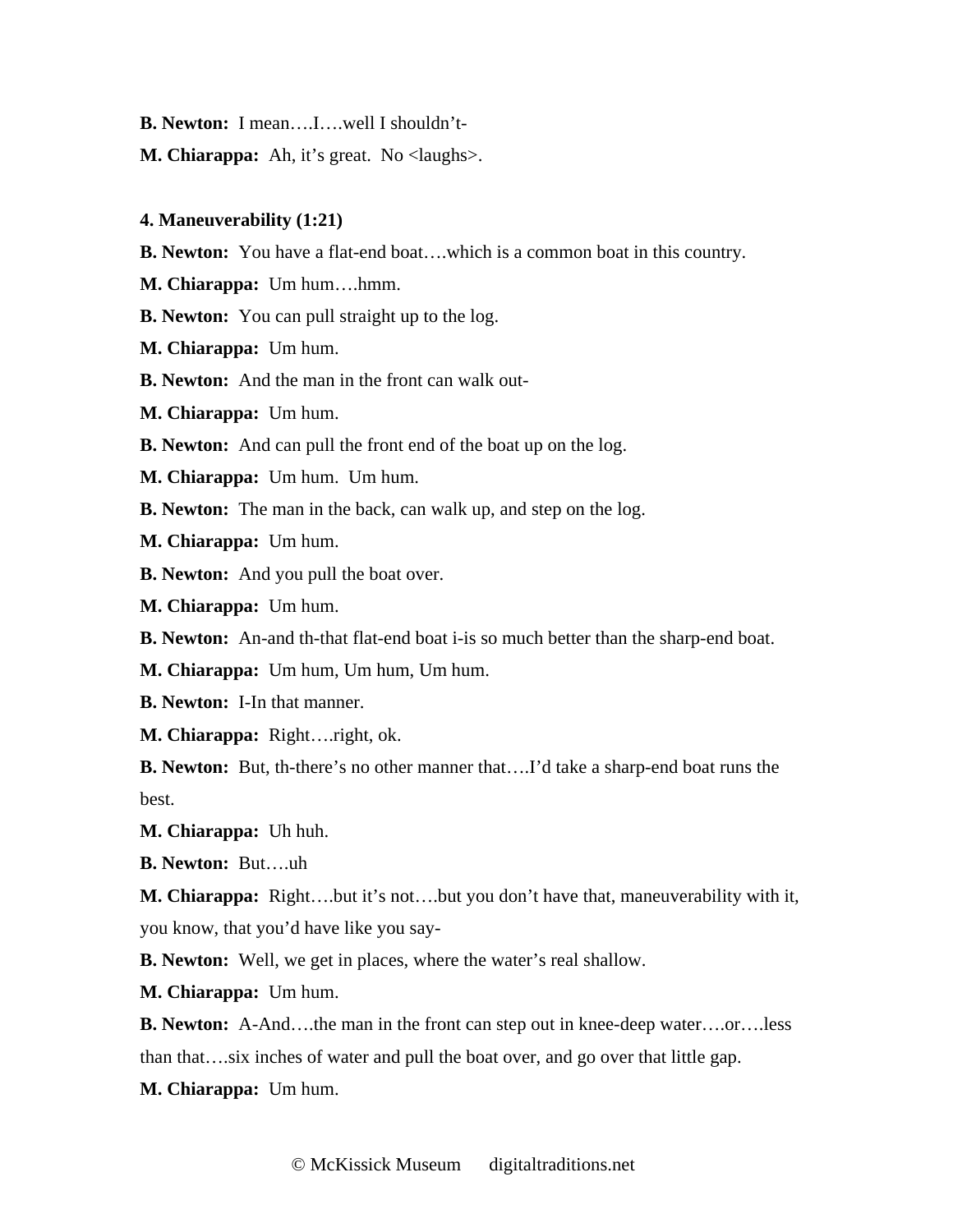**B. Newton:** A-And we can both get back in an-

**M. Chiarappa:** Um hum.

**B. Newton:** No problem.

#### **5. Building boat (2:10)**

**B. Newton:** You start with the bottom….and you built it.

**M. Chiarappa:** Um hum.

**B. Newton:** ….and you run your little strip, down the side.

**M. Chiarappa:** Um hum, um hum.

**B. Newton:** You put them on fifteen degrees.

**M. Chiarappa:** Um hum….ok.

**B. Newton:** For the angle….of the sides coming up.

**M. Chiarappa:** Um hum.

**B. Newton:** Alright? Then you cut all your little strips in between, uh, on about two foot centers….and you nail them to the bottom.

**M. Chiarappa:** These strips that go….Ok you have the strips that come down the sides,

on the bottom. Then you put strips that go across on the bottom, as well?

**B. Newton:** Oh yeah! Every two feet.

**M. Chiarappa:** Now are they on the outside of the boat or the inside-

**B. Newton:** Inside-

**M. Chiarappa:** Oh, this is inside, right, ok.

**B. Newton:** Everything's inside, the only strip on the bottom is the little-

**M. Chiarappa:** Strips on the-

**B. Newton:** A quarter inch strip I was telling you about.

**M. Chiarappa:** Right, so this is th-the ribbing. Is that what….they would inside the boat?

**B. Newton:** Yeah, that would be the R-ribbing or the stability.

**M. Chiarappa:** Uh huh, uh, ok.

**B. Newton:** So when you step in the boat..., you not stepping on three bottoms.

**M. Chiarappa:** <chuckle> Yeah.

**B. Newton:** You got….something to hold you up.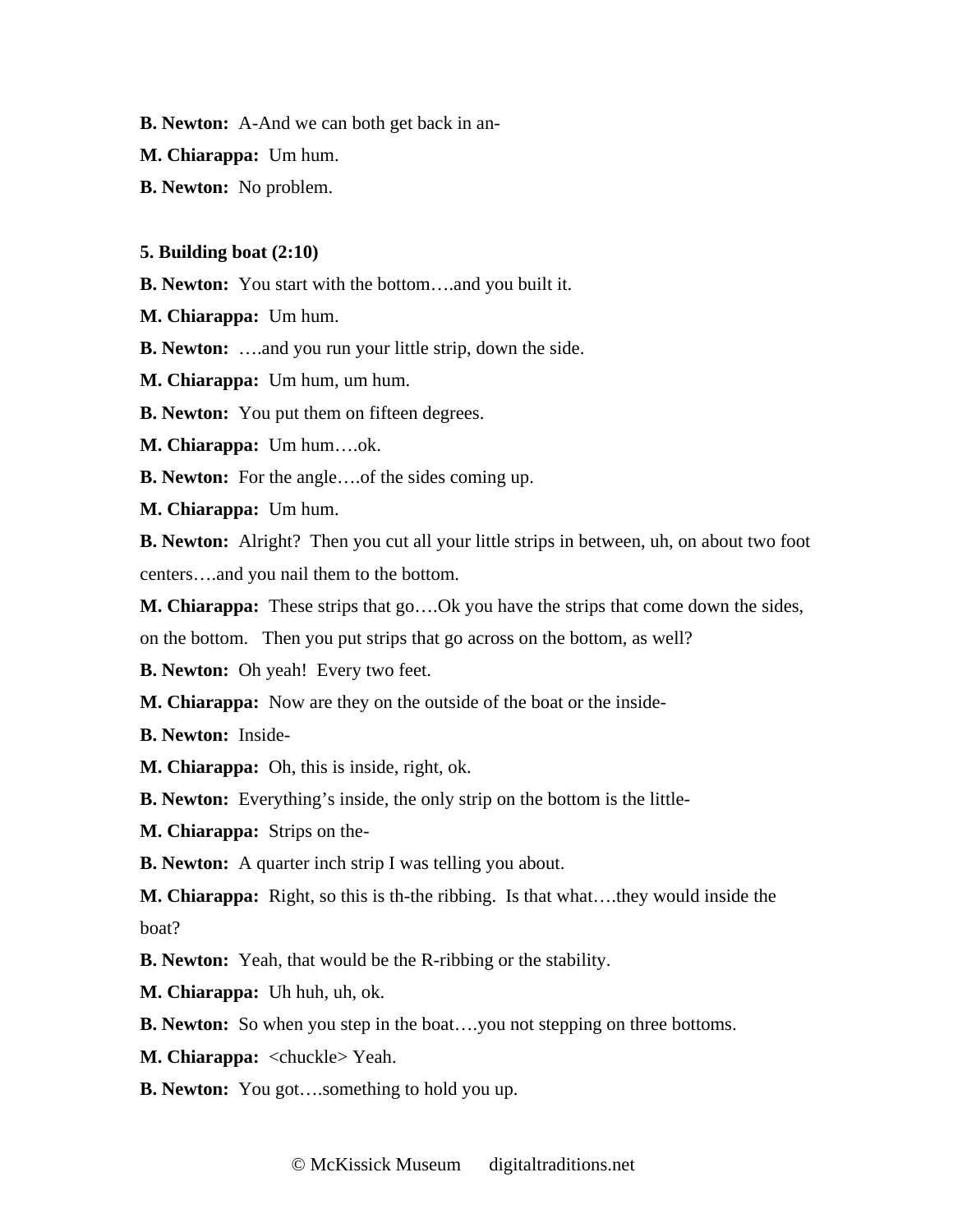**M. Chiarappa:** Right.

**B. Newton:** I….and when you finish all that….you cut….a board in the front.

**M. Chiarappa:** Um hum.

**B. Newton:** A front seat, which is of no use except, [know], step on.

**M. Chiarappa:** Um hum.

**B. Newton:** Uh….and you cut a board….a seat….about….two-thirds of the way up to the front.

**M. Chiarappa:** Um hum.

**B. Newton:** That's for the first fisherman.

**M. Chiarappa:** Um hum.

**B. Newton:** Then you go right in the back....and put another seat. Now if you're gonna run a motor, you might pull that seat four inches off the back.

**M. Chiarappa:** Um hum.

**B. Newton:** In other words, you get your….

**M. Chiarappa:** Exactly, give you some-

**B. Newton:** Give you some leverage behind you.

### **6. Selling boats (00:38)**

**B. Newton:** I carried'em to Orangeburg…Columbia

**M. Chiarappa:** Really?

**B. Newton:** A-And everywhere just distributing the boats.

**M. Chiarappa:** Really?

**B. Newton:** I'd tell the man. He'd say, "Well [bout] you want for that boat? A hundred dollars." I said, "I want sixty dollars." He said, "Man you jokin'." I said, "No." He said well, "I'll take four of em." I said, "Well help yourself." And I didn't have but a pickup load.

**M. Chiarappa:** Um hum.

**B. Newton:** Wasn't bout about four or five on the pickup.

**M. Chiarappa:** Hmm, um hum.

**B. Newton:** But, I made money.